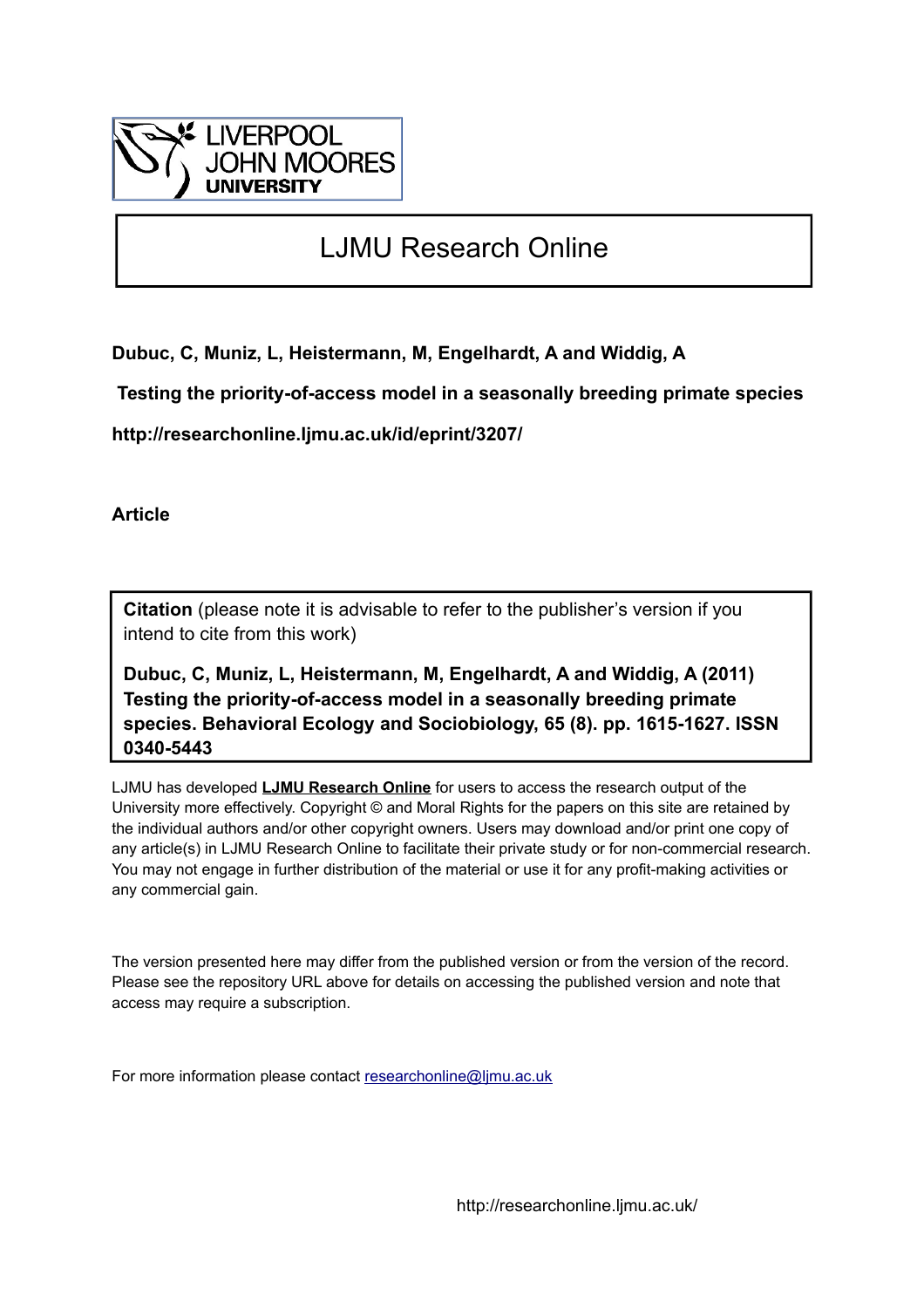ORIGINAL PAPER

# Testing the priority-of-access model in a seasonally breeding primate species

Constance Dubuc . Laura Muniz . Michael Heistermann · Antje Engelhardt · Anja Widdig

Received: 17 January 2011 /Revised: 11 February 2011 /Accepted: 23 February 2011 / Published online: 25 March 2011  $\odot$  The Author(s) 2011. This article is published with open access at Springerlink.com

Abstract In mammals, when females are clumped in space, male access to receptive females is usually determined by a dominance hierarchy based on fighting ability. In polygynandrous primates, as opposed to most mammalian species, the strength of the relationship between male social status and reproductive success varies greatly. It has been proposed that the degree to which paternity is determined by male rank decreases with increasing female reproductive synchrony. The priority-of-access model (PoA) predicts male reproductive success based on female synchrony and male dominance rank. To date, most tests of the PoA using paternity data involved nonseasonally breeding species. Here, we examine whether the PoA explains the relatively low reproductive skew in relation to dominance rank reported in the rhesus macaque, a strictly seasonal species. We collected behavioral, genetic, and hormonal data on one group of the free-ranging popula-

Communicated by M. Charpentier

Antje Engelhardt and Anja Widdig equally contributed.

C. Dubuc  $(\boxtimes) \cdot A$ . Engelhardt Junior Research Group of Primate Sexual Selection, Reproductive Biology Unit, German Primate Center, Kellnerweg 4, 37077 Göttingen, Germany e-mail: constance.dubuc@umontreal.ca

C. Dubuc Département d'anthropologie, Université de Montréal, C.P. 6128, succursale Centre-ville, Montreal H3C 3J7, QC, Canada

C. Dubuc : L. Muniz : A. Widdig Junior Research Group of Primate Kin Selection, Department of Primatology, Max-Planck Institute for Evolutionary Anthropology, Deutscher Platz 6, 04103 Leipzig, Germany

tion on Cayo Santiago (Puerto Rico) for 2 years. The PoA correctly predicted the steepness of male reproductive skew, but not its relationship to male dominance: the most successful sire, fathering one third of the infants, was high but not top ranking. In contrast, mating success was not significantly skewed, suggesting that other mechanisms than social status contributed to male reproductive success. Dominance may be less important for paternity in rhesus macaques than in other primate species because it is reached through queuing rather than contest, leading to alpha males not necessarily being the strongest or most attractive male. More work is needed to fully elucidate the mechanisms determining paternity in rhesus macaques.

Keywords Dominance . Reproductive skew. Mating skew. Priority-of-access model . Genetic paternity analysis. Primates . Rhesus macaques

C. Dubuc : A. Engelhardt Courant Research Center "Evolution of Social Behavior", Georg-August-Universität Göttingen, Kellnerweg 6, 37077 Göttingen, Germany

M. Heistermann Reproductive Biology Unit, German Primate Center, Kellnerweg 4, 37077 Göttingen, Germany

A. Widdig Institute of Biology, Faculty of Bioscience, Pharmacy and Psychology, University of Leipzig, Talstrasse 33, 04103 Leipzig, Germany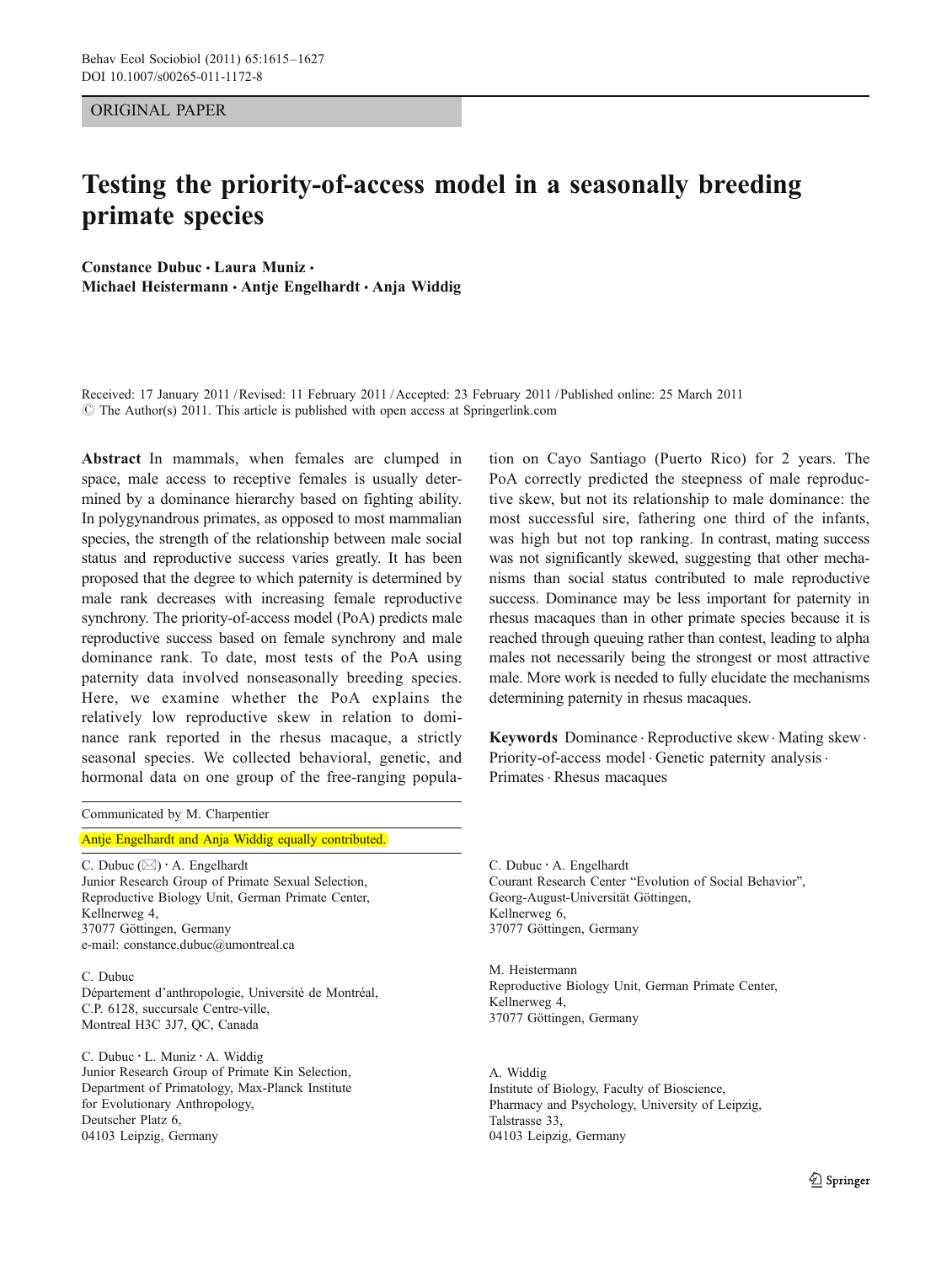#### Introduction

In mammals, when sexually receptive females are clumped in space, male access to females is mainly determined by male dominance status (Darwin [1871](#page-11-0); Altmann [1962](#page-11-0)). In most animal species, dominance rank is largely based on fighting abilities, and thus, should give high-ranking males a mating and reproductive advantage over low-ranking ones, both through mechanisms of male–male competition and/or female mate choice for superior males (Clutton-Brock and Harvey [1976](#page-11-0); Andersson [1994](#page-11-0); Clutton-Brock and McAuliffe [2009\)](#page-11-0). Interestingly, while this scenario seems to apply for the majority of mammals (Dewsbury [1982](#page-12-0); Ellis [1995](#page-12-0)), primates deviate from this general pattern by showing an unusually high degree of variability in male reproductive skew (e.g., van Noordwijk and van Schaik [2004](#page-13-0)).

In many primate species living in multimale–multifemale groups, the reproductive advantage of the alpha male is pronounced (e.g., savannah baboons, Papio cynocephalus, Alberts et al. [2003](#page-11-0), [2006;](#page-11-0) mandrills, Mandrillus sphinx, Setchell et al. [2005](#page-13-0); long-tailed macaques, Macaca fascicularis, Engelhardt et al. [2006\)](#page-12-0). In a considerable number of primate species, however, the link between dominance rank and male reproductive success is weak or even absent (reviewed in Cowlishaw and Dunbar [1991](#page-11-0); Ellis [1995](#page-12-0); Rodriguez-Llanes et al. [2009\)](#page-12-0). Across the primate order, this leads to levels of alpha male paternity ranging from 100% to 0% (e.g., van Noordwijk and van Schaik [2004](#page-13-0); Kutsukake and Nunn [2006\)](#page-12-0). The causes of this extreme variation in male reproductive skew and the reasons why alpha males sometimes fail to gain high reproductive success are still poorly understood, emphasizing the need for more empirical data on the proximate mechanisms underlying paternity outcome in primate males.

Comparative studies and meta-analyses have shown that one of the main factors influencing the relationship between male dominance rank and reproductive success is the number of females per group simultaneously undergoing ovarian activity (hereafter, female synchrony) (Paul [1997,](#page-12-0) [2004;](#page-12-0) Kutsukake and Nunn [2006](#page-12-0); Ostner et al. [2008](#page-12-0)). Indeed, when several females are simultaneously sexually receptive (i.e., mating), alpha males are not able to mate guard all of them and thus, low-ranking males get the opportunity to mate and reproduce as well (Emlen and Oring [1977](#page-12-0)). The degree of female synchrony in a group depends on the number of females per group and on the species' degree of breeding seasonality (Paul [1997,](#page-12-0) [2004](#page-12-0); Kutsukake and Nunn [2006;](#page-12-0) Ostner et al. [2008\)](#page-12-0).

The priority-of-access model (hereafter, PoA model) (Altmann [1962](#page-11-0)) is commonly used to quantify the influence of degree of female synchrony on male reproductive skew in primates (cf. Kutsukake and Nunn [2006\)](#page-12-0), although it has been also been tested in, to our knowledge, two other mammalian species (e.g., reindeers, Rangifer tarandus, Hirotani [1994](#page-12-0); spotted hyenas, Crocuta crocuta, Engh et al. [2002](#page-12-0)). This model predicts that each group male can only monopolize access to one female at a time so that the rank of the lowest ranking male able to mate with a female on a given day is equal to the number of females simultaneously receptive. Since the model assumes that access to females directly translates into male reproductive success, it makes predictions about male reproductive success in a given group based on their rank and on the number of females simultaneously sexually receptive. To date, however, the predictions of the PoA model concerning the distribution of paternity have only been thoroughly tested in a few species, and mainly in non-strictly seasonally breeding ones (savannah baboons, Hausfater [1975](#page-12-0); Alberts et al. [2003,](#page-11-0) [2006;](#page-11-0) chacma baboons, Papio ursinus, Weingrill et al. [2003](#page-13-0); mandrills, Setchell et al. [2005](#page-13-0); chimpanzees, Pan troglodytes, Boesch et al. [2006;](#page-11-0) Wroblewski et al. [2009](#page-13-0)). These studies showed a significant positive association between predicted and actual reproductive success, overall supporting the model's predictions. However, the reproductive success of the highest ranking males was slightly overestimated by the model, suggesting that other factors then the degree of female synchrony may be at play in preventing the alpha male to monopolize all the fertilizations predicted.

One possible explanation for the overestimation of the alpha males' success could be that high-ranking males are more limited in time and energy needed for mate guarding than acknowledged by the PoA model (Alberts et al. [2006;](#page-11-0) Boesch et al. [2006;](#page-11-0) Engelhardt et al. [2006](#page-12-0); reviewed in Port and Kappeler [2010;](#page-12-0) see also Engelhardt et al. [2006\)](#page-12-0). If this is true, the discrepancy between the predicted and the actual observed reproductive success of high-ranking males should be even more pronounced in strictly seasonally breeding species in which the degree of female synchrony is high. Therefore, these primate species are the ideal model to test the validity of the PoA model.

To date, studies testing the PoA model in strictly seasonally breeding primates are still scarce and those that have been carried out so far only used indirect measures of (1) reproductive success (e.g., mating success instead of genetic paternity data) and of (2) female reproductive stage (e.g., female mating activity instead of hormonal data to determine timing of the female fertile phase) (rhesus macaques, Macaca mulatta, Chapais [1983;](#page-11-0) Japanese macaques, Macaca fuscata, Hayakawa [2007](#page-12-0); Barbary macaques, Macaca sylvanus, Bissonnette et al. [2011](#page-11-0)). In these studies, it was again shown that the PoA model overall correctly predicts male access to females at the behavioral level, but overestimates access by the highest ranking males and underestimates that of low-ranking ones (Chapais [1983;](#page-11-0)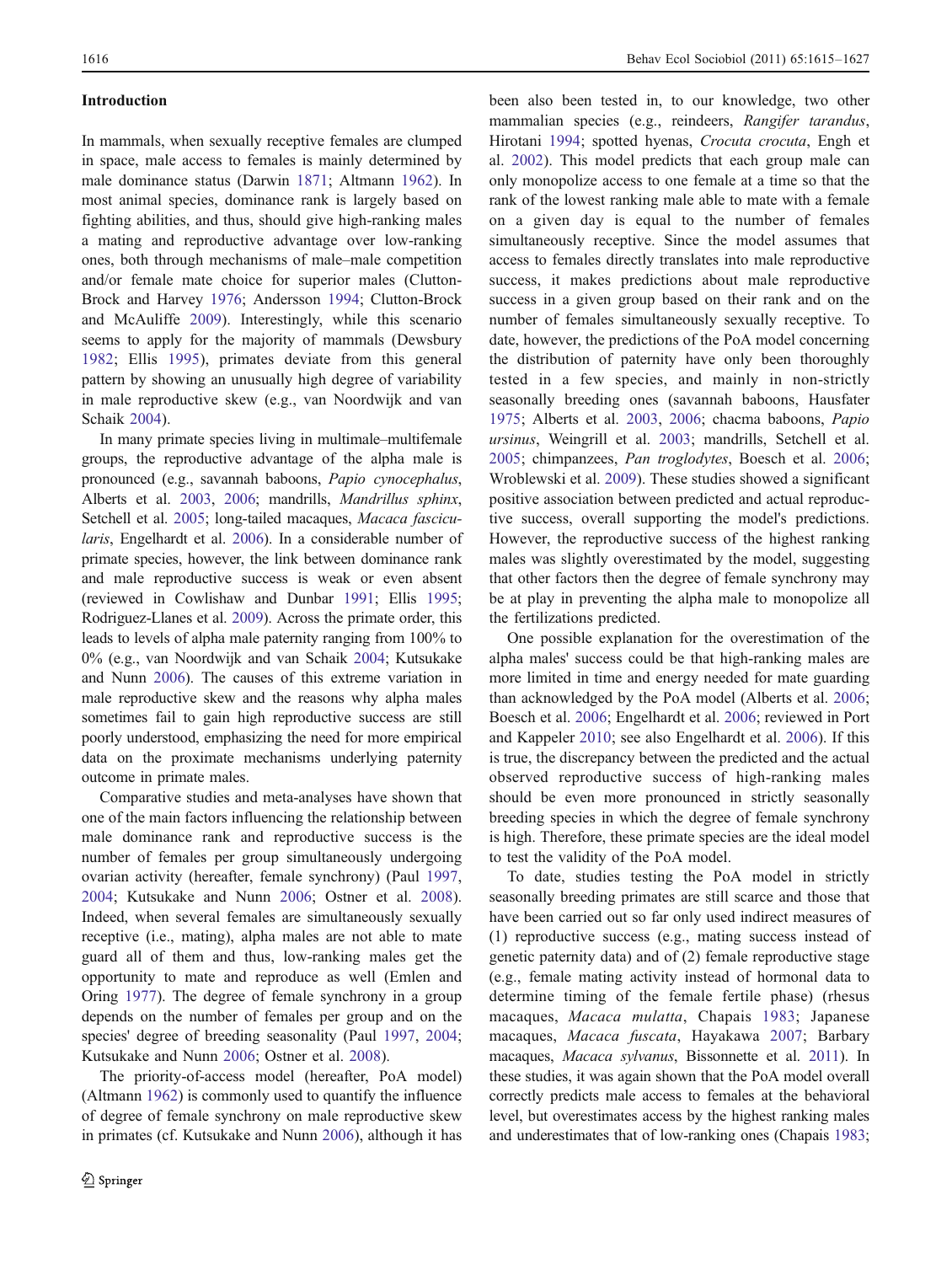Bissonnette et al. [2011](#page-11-0)). However, since male mating success might be a poor predictor of reproductive success in primates (Ellis [1995;](#page-12-0) Soltis [2004](#page-13-0); e.g., Brauch et al. [2007](#page-11-0)), studies using genetic paternity data are needed to fully test the PoA model in seasonal breeders.

In the present study, we investigated whether and to what extent the degree of female synchrony influences the relationship between dominance and reproductive success in male rhesus macaques using genetic paternity assignment and assessing female cycle synchrony through measurements of (1) female behavioral receptivity and (2) female sex hormones. The rhesus macaque is an ideal model for this study because it is strictly seasonal in its reproduction and characterized by the formation of large groups containing several adult females (Lindburg [1983;](#page-12-0) Seth and Seth [1986](#page-13-0); Southwick et al. [1996](#page-13-0); Hoffman et al. [2008\)](#page-12-0). Furthermore, it is known for its relatively low correlation between male dominance rank and male reproductive success based on paternity data (Berard et al. [1993;](#page-11-0) Smith [1994](#page-13-0); Bercovitch and Nürnberg [1997](#page-11-0); Widdig et al. [2004](#page-13-0)). In our study, we used a threepronged approach. First, we determined female synchrony and calculated male mating/reproductive success as predicted by the PoA model (predicted success). We then tested the accuracy of the PoA model by comparing predicted success to (1) observed mating access (mating success) and (2) genetically determined paternity outcome (reproductive success). The study was carried out over two consecutive years on one group of the free-ranging population of Cayo Santiago, Puerto Rico. Here, we tested the accuracy of the PoA model for a seasonally breeding primate species combining behavioral observations with genetic and hormonal data.

#### Method

#### Study site and subjects

The study was conducted during two consecutive mating seasons (end of March to mid-September), 2006 and 2007, on one of the six social troops (group V) of the free-ranging population of rhesus macaques living on Cayo Santiago (associated with the Caribbean Primate Research Center, CPRC), a 16-ha island off the coast of Puerto Rico (see Rawlins and Kessler [1986](#page-12-0) for details on population). The study group was composed of 21–23 adult parous females (6–24 years old), four to nine subadult nulliparous females  $(3–5 \text{ years old})$ , 17–25 adult males ( $\geq 4$  years old), and 39– 41 immature individuals across years, which falls in the range of group size and sex ratio encountered in natural habitat in this species (reviewed in Fooden [2000;](#page-12-0) Ménard [2004\)](#page-12-0). All parous females but two reproduced during the study period. None of the subadult nulliparous females reproduced in 2006, while four out of nine did in 2007. Behavioral and hormonal data were collected only on adult parous females. During the study, parous females gave birth to 31 infants (17 in 2006, 14 in 2007), but 3 died in their first few days of life (1 in 2006, 2 in 2007), before they could be sampled for genetic paternity analysis (see below). Consequently, the analyses presented here concern 28 conceptive cycles of 19 females (16 for 2006, 12 for 2007).

Behavioral data collection and definitions

Behavioral data were collected by CD and three field assistants from 0700 to 1430 hours (opening hours of the site), 5–6 days a week, for a total of 1,045 contact hours with the group (498 h in 2006, 547 h in 2007). During the peak of the mating season, four to six people monitored sexual activity in the group every day. All parous females showed a cyclic pattern of sexual receptivity during the mating season, even those who did not conceive, and some went through a period of sexual activity during pregnancy. All occurrence of mating activity (mount, mount series, ejaculations), presence of sperm plugs in the female vagina, and instances of male–female proximity were recorded (Altmann [1974;](#page-11-0) Martin and Bateson [1986\)](#page-12-0). In addition, 30-min focal continuous sampling was collected on receptive females every 1–3 days. Male–male agonistic interactions (fear grin, stare, displacement, spontaneous retreat, rush towards, run away, chase, stare, avoid, bites) were noted ad libitum throughout the study (2006–2007) and during all-day continuous sampling on males between August and September 2006 in order to determine the male dominance hierarchy (see below) (Altmann [1974;](#page-11-0) Martin and Bateson [1986](#page-12-0)).

A female was considered receptive if she was seen engaged in mating activity (mating series, ejaculatory mounts) or with a sperm plug in her vagina (Dixson [1998](#page-12-0)). The period of sexual receptivity (hereafter receptive period) should not be confused with the more precise period of fertility (fertile phase, see definition below). Sexual receptivity follows a cyclic pattern and each receptive period were defined as a continuous period of mating activity surrounded by periods lacking mating activity, although 1–2 days lacking observed mating activity was included into the receptive period when mating continued afterwards. Only mounts with penetration and pelvic thrusts were considered as mating. Since rhesus macaques are multiple mounters, two observed mounts were considered part of the same mount series if they took place ≤30 min apart from each other, unless an ejaculation pause or a new sperm plug was observed (based on mating series lasting 1–56 min; Manson [1996](#page-12-0)). Mere presence of a sperm plug was not used as an indicator that mating took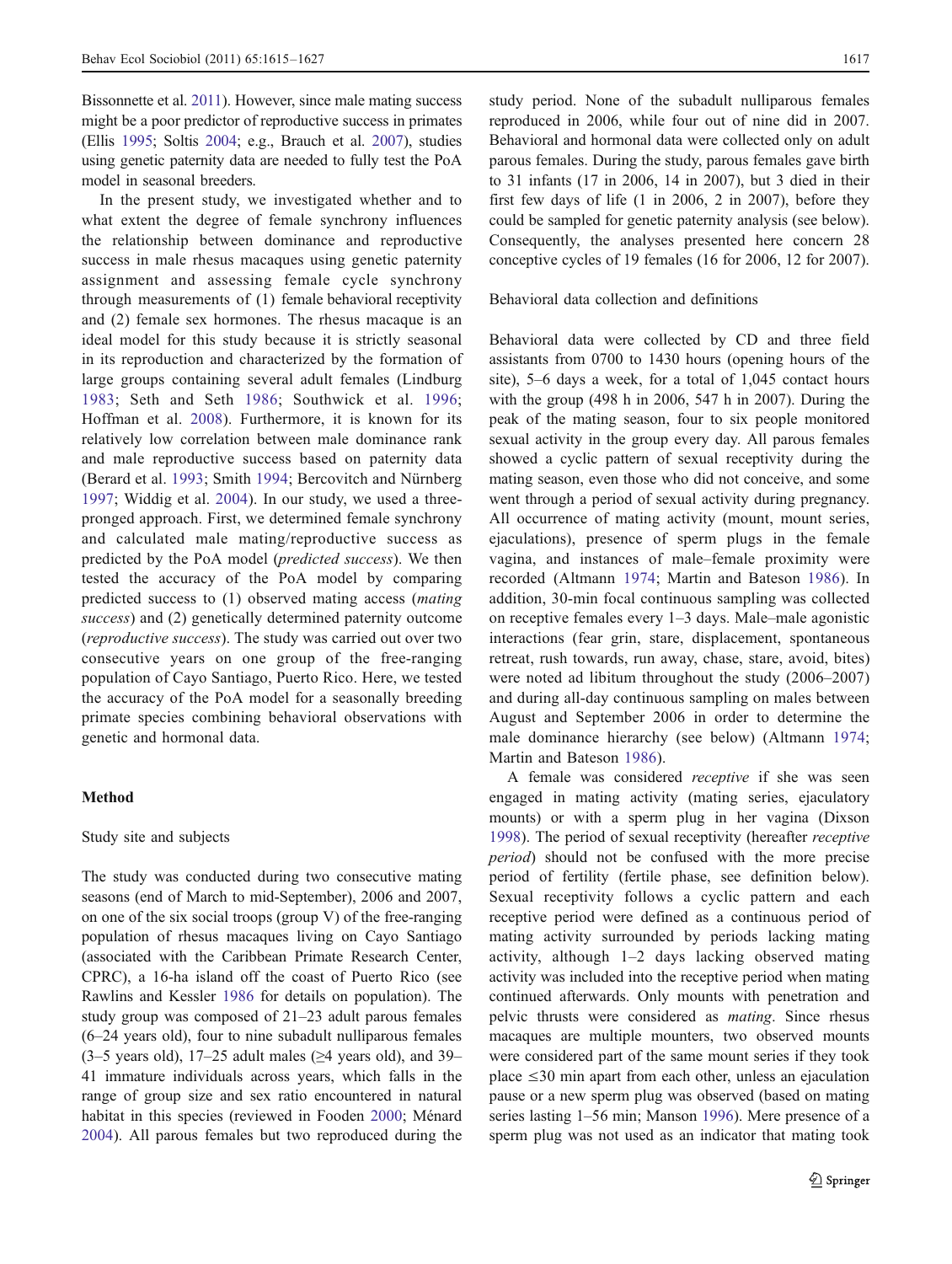place with a specific male if the mating itself was not observed.

# Male dominance hierarchy

Rhesus males' dominance relationships are rather stable over time, with new immigrants entering the group at the bottom of the hierarchy and queuing for dominance with rare direct dyadic aggression (Bercovitch [1992b;](#page-11-0) Berard [1999\)](#page-11-0). A total of 483 male–male agonistic interactions were collected (280 in 2006, 203 in 2007). All adult and subadult males who synchronized their movements with group V at some point during the 2-year study period were considered as members of the group (30 in 2006, 27 in 2007, leading to a total of 37 different males), even those who did not regularly interact with other group members. However, agonistic data were available only for the males who resided in the group for  $\geq 40$ consecutive days. As a result, 20 males were included in the hierarchy each year, leading to a total of 27 different males across years. Since rhesus males of Cayo Santiago can start reproducing at 3.8 years old (Bercovitch et al. [2003](#page-11-0)), only the three subadult males (3–5 years old; Bercovitch et al. [2003\)](#page-11-0) who engaged in agonistic conflicts with adult males and formed consorts with parous females were included in the hierarchy (see McMillan [1989;](#page-12-0) Bercovitch [1992a\)](#page-11-0). This includes two natal males. No adult natal males resided in the group during the study.

The dominance hierarchy was established in two steps. First, we established the dominance order of core males of the group, i.e., the 19 resident males who were already in the group at the beginning of the study and/or those who resided in the group during both mating seasons (including the two natal males), using all the dyadic agonistic interactions involving two of those males collected in the 2 years (average number of interactions per male, 44.8; range 20–82). Next, to include the immigrant males who resided in the group only in one of the two mating seasons (five in 2006, eight in 2007), we established two dominance orders separately for each mating season, using all the data available for the 2 years involving males who resided in the group during the same mating season (2006: average number of interactions per male 43.1, range 11–84; 2007: average 30.7, range 3–73). Two resident males of the group left between the two mating seasons and came back during the second one. Those males were considered as core males only for the first mating season and as new immigrant males for the second year because our observation revealed that they had to queue for rank again (C. Dubuc, personal observation).

We used the program SOCPROG 2.4 [\(http://myweb.dal.](http://myweb.dal.ca/hwhitehe/social.htm) [ca/hwhitehe/social.htm](http://myweb.dal.ca/hwhitehe/social.htm)) to generate the rank order and to calculate the Landau index of linearity (Whitehead [2009a,](#page-13-0) [b\)](#page-13-0). In order to account for unknown relationships for some dyads, we used the de Vries' "I&SI" method minimizing incon-

sistencies and corrected Landau index, h' (de Vries [1995,](#page-11-0) [1998](#page-12-0); Whitehead [2009a](#page-13-0), [b\)](#page-13-0). A linear hierarchical order was generated for the core males ( $h' = 0.457$ ,  $p < 0.001$ ), as well as for all males in each of the mating seasons  $(2006, h' = 0.383,$  $p<0.001$ ; 2007,  $h' = 0.381$ ,  $p=0.012$ ). Males were divided into three categories: high-ranking (ranks 1–6), middle-ranking (ranks 7–12), and low-ranking males (ranks 13–20). In both years, high- and middle-ranking positions were occupied by core males (2006, ranks  $1-17$ ; 2007, ranks  $1-12$ ), while lowranking positions were mostly occupied by new immigrant males, most of which were peripheral to the group. Both subadult natal males occupied high-ranking positions: the first occupied rank 4 in 2006 and ranks 1–2 in 2007 (see below) and the other, the rank 6, in 2007.

The alpha male of the group had occupied his position already for at least 2 years at the beginning of the study (i.e., since 2004; Gerald et al. unpublished data). Towards the end of the 2007 mating season, however, he was outranked by the male occupying the beta position that year, a subadult natal male, during a decisive interaction witnessed by CD (see also Brent et al. [2011\)](#page-11-0). The new rank order between these two males was stable over time and maintained the following mating season (Maria Rahkovskaya, personal communication). Because two females conceived after the overthrow, measures of success (reproductive and mating success) in 2007 were calculated according to the respective dominance rank held by these males during times of conception.

# Determination of paternity

Genetic paternity analysis was carried out by LM using the genotypic data previously available (methods detailed in Nürnberg et al. [1998\)](#page-12-0), in addition to newly generated data for group V individuals. Biological samples (hair, blood, and tissue samples) were collected during the annual trapping season (mid-January to mid-March) 2007–2009 for all infants born during the study period and still alive during trapping. Because a genetic database for the rhesus macaque population of Cayo Santiago was implemented in 1992 and was continuously updated thereafter, we only sampled mothers and potential sires (see definition below) for which DNA was lacking or insufficient beforehand.

Genomic DNA was extracted using the DNEasy Blood & Tissue Kit (Qiagen Inc., Valencia, CA, USA) and amplified at 12–15 autosomal microsatellite loci (mean $\pm$ SD=13.5 $\pm$ 1.5). These included 13 of the 19 loci previously used in the existing genetic database and two loci newly incorporated in order to improve the power of analyses (Muniz and Widdig, unpublished data). All loci were in Hardy–Weinberg equilibrium and had a mean±SD of 8.27±3.24 alleles. The mean observed heterozygosity across loci was  $0.74 \pm 0.06$  (Cervus 3.0; Kalinowski et al. [2007\)](#page-12-0). Maternity derived from long-term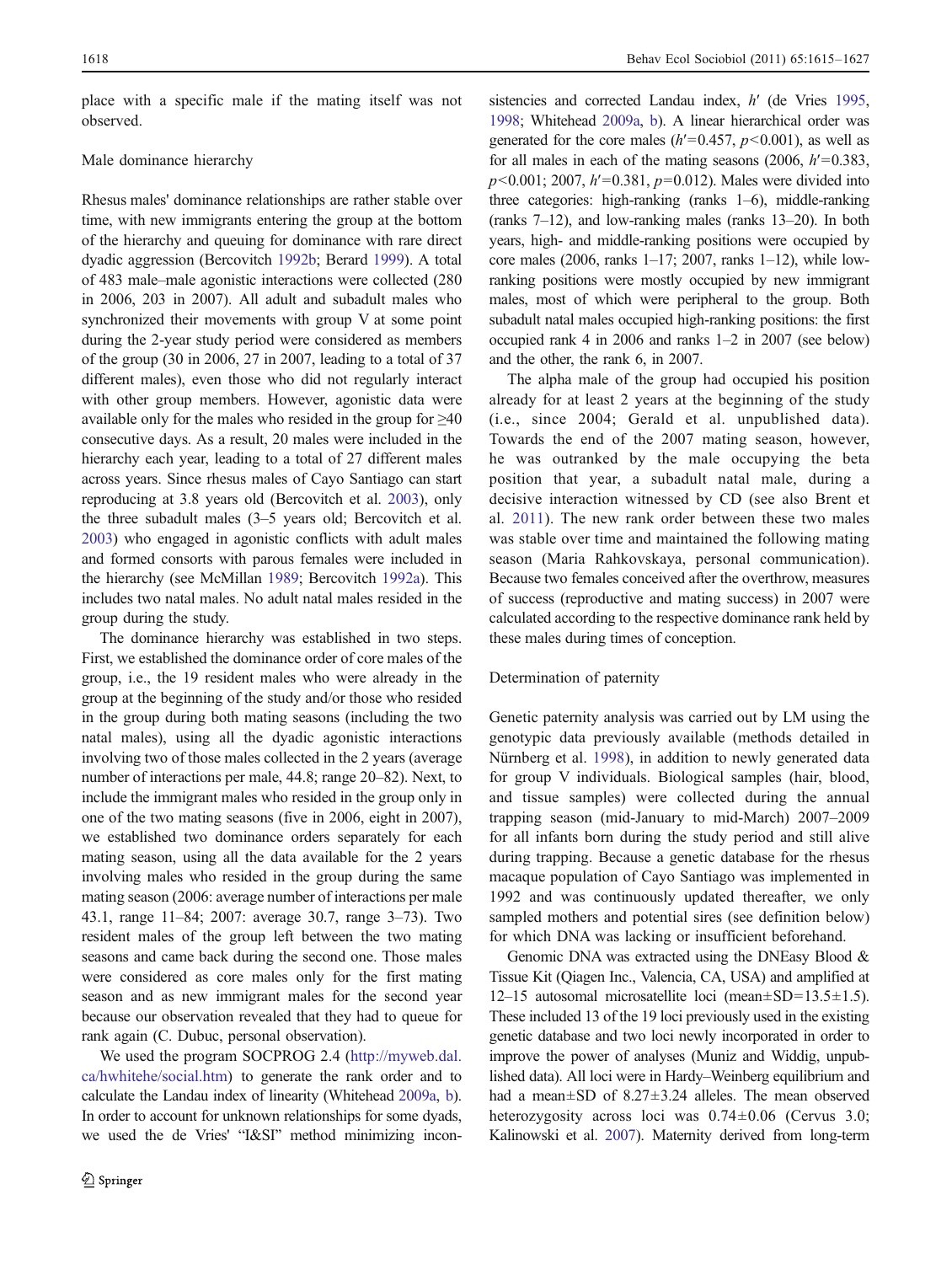field observations was first confirmed using genotypic data for all group V mother–infant pairs and this information was subsequently used in paternity analyses. Males considered as potential sires were all males in the entire population older than 1,250 days of age (based on youngest age at reproduction; Bercovitch et al. [2003\)](#page-11-0) and present on the island at least 200 days before the actual birth of a given infant (based on mean±SD gestation length of 166.5±7.4; Silk et al. [1993](#page-13-0)).

Paternity was determined for all 28 infants with an available sample using a combination of exclusion and likelihood analyses as follows. All paternity assignment was supported at the 95% confidence level by the maximum likelihood method calculated by CERVUS 3.0 (Kalinowski et al. [2007](#page-12-0)). In 24 cases, all males were excluded on at least two loci, with the exception of the assigned sire, who matched the offspring–mother pair at all loci. In three other cases, a sire was assigned with zero mismatches with the offspring, but one or more candidate sires could only be excluded at one locus. For the remaining case, only one male of the island had a single genetic mismatch with the offspring. We are nevertheless convinced that the assigned sire is the actual father of this infant because (1) more than 98% of potential sires in the population, including all potential sires in group V, have been included in the analysis, greatly decreasing the chances of misassignment due to unsampled sires, and (2) all other sampled potential sires were excluded at three or more loci. A potential explanation for the mismatch could be a "null" allele (Callen et al. [1993\)](#page-11-0) due to mutation, given that the mother, the offspring, and the sire were homozygous at the mismatching locus. All genotyped infants were sired by group V members.

# Calculation of predicted success

Calculation of predicted success (mating and reproductive success) based on female synchrony was restricted to the conceptive cycles. In this respect, all receptive periods of parous females were used in analyses, including those taking place after conception. Since nulliparous females receive little attention from adult males (C. Dubuc, personal observation; see also Dixson [1998;](#page-12-0) Setchell and Wickings [2006\)](#page-13-0), they were not included in this analysis.

The PoA model predicts that the rank of the lowest ranking male who can have access to a female is equal to the number of females simultaneously receptive (i.e., sexually active) on a given day (rank 1, alpha male). Because we used the entire receptive period instead of the fertile phase, we avoided overestimating female synchrony by calculating overall female synchrony during receptive periods of the mating season rather than considering specific numbers of females receptive on given days. Hence, for each conceptive cycle, we calculated the average daily number of receptive parous females and rounded this value to the closest integer. For each conceptive cycle, all males whose rank was equal or lower than this value were being attributed a probability of access to the female; the probability was set at one divided by the average daily number of receptive parous females. For example, for an average degree of female synchrony of five during the conceptive cycle of a given female, a probability of access to the female of 1/5 was attributed to all males ranked 1–5 and a probability of 0 to all other males. The predicted success of each male was calculated as the sum of the probability of access to the female for all studied conceptive cycles (e.g., Chapais [1983](#page-11-0); Wroblewski et al. [2009](#page-13-0); Bissonnette et al. [2011\)](#page-11-0). Predicted success is used to describe both predicted mating success and predicted reproductive success, as the PoA model assumes that mating success determines directly reproductive success.

#### Calculation of male mating success

In order to compare whether males' access to receptive females followed the predictions of the PoA model, we calculated mating success as follows. For all the mating partners a female had during the receptive period of her conceptive cycle, mating success of each mating partner was calculated as the number of mating series a male was involved in divided by the total number of mating series the female was involved in. Overall mating success of each male was calculated as the sum of all mating successes calculated for this male as described above.

Evaluation of male reproductive skew

We used three methods to compare the reproductive skew among group males between the three measures of success (predicted success, mating success, and reproductive success). First, we investigated the relationship between dominance rank and the three measures of success. Second, we calculated the proportion of paternity secured by the alpha male ( $\alpha$ -male concentration) for each measure (van Noordwijk and van Schaik [2004;](#page-13-0) see also Kutsukake and Nunn [2006](#page-12-0); Ostner et al. [2008\)](#page-12-0). We followed van Noordwijk and van Schaik [\(2004\)](#page-13-0), considering paternity concentration to be (1) high if the alpha male sired more than 50% of the infants, (2) middle if the alpha male sired less than 50% but was the most successful sire of the group, and (3) low if the alpha male was not the most successful sire. Third, we calculated the deviation from a random distribution with Nonac's binomial skew index, or B index (Nonacs [2000](#page-12-0), [2003\)](#page-12-0), which allowed us to investigate male skew independently of male dominance hierarchy. The B index allows to test whether the skew is significantly different from a random distribution (i.e., *B* significantly  $>0$ ). The B index was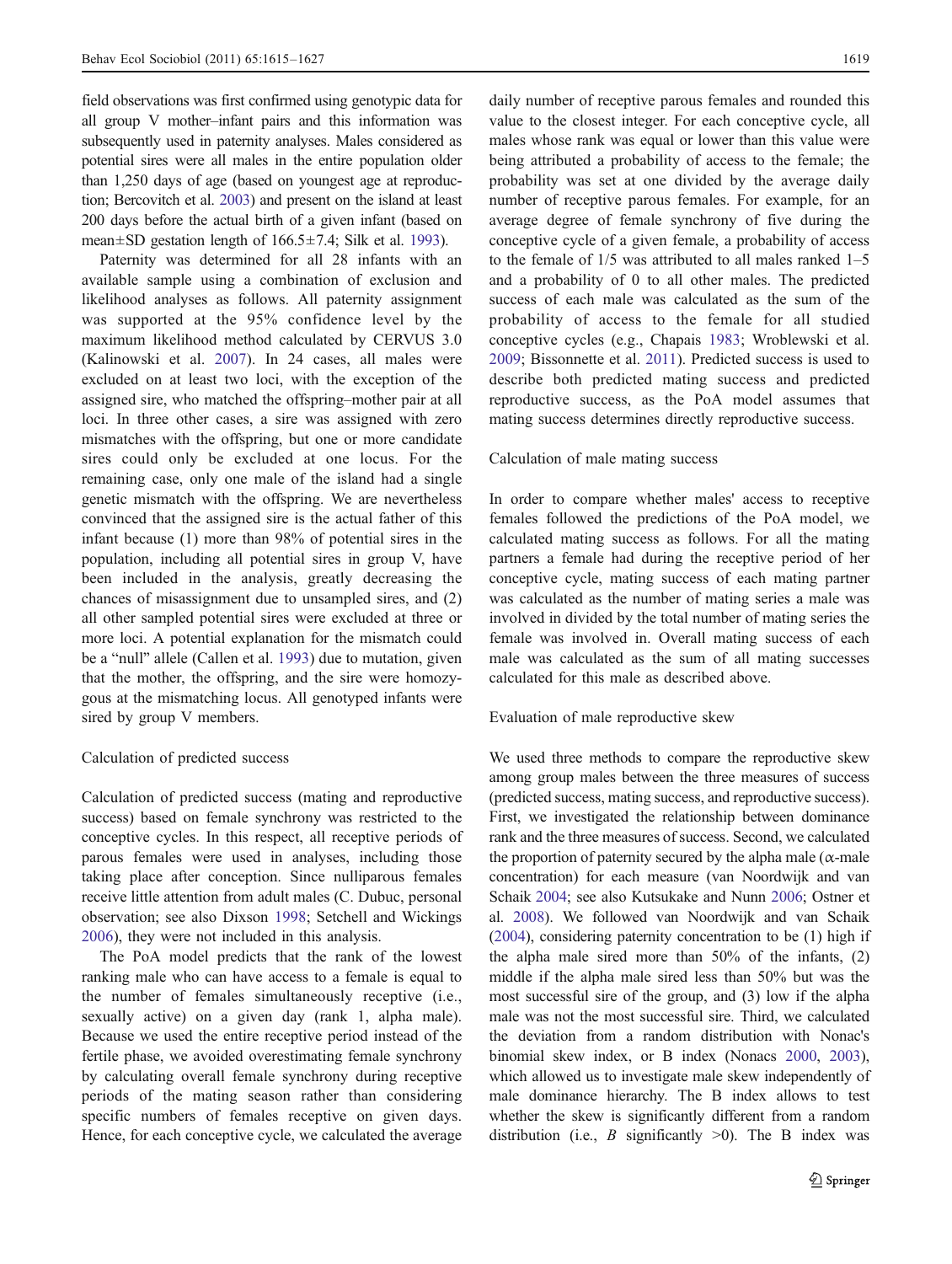calculated using the program Skew Calculator 2003 [\(http://](http://www.eeb.ucla.edu/Faculty/Nonacs/shareware.htm) [www.eeb.ucla.edu/Faculty/Nonacs/shareware.htm\)](http://www.eeb.ucla.edu/Faculty/Nonacs/shareware.htm). Where applicable, values were rounded to the nearest integer because the program cannot handle decimals. The advantage of this skew index is that it allows us to consider the number of days males resided in the group during the mating season as well as to combine the two observation years.

### Male success in relation to current female synchrony

As an alternative way to investigate whether, as predicted by the PoA model, males other than the alpha should be able to sire an offspring when the degree of female synchrony is high, we tested the association between the average daily number of receptive parous females during each conceptive cycles (see above) and (1) the sire's rank and (2) the average rank of the mating partners females had.

# Hormonal data and interpretation

For determination of timing of ovulation and the fertile phase in our study females, we collected fecal samples directly after defecation and discarded those that were contaminated with urine. The fecal boluses were homogenized and placed 0.5–2 g in individual polypropylene tubes. The samples were kept on ice until we returned to the field station at the end of the observation day, where they were stored at −20°C. Samples were shipped on dry ice to the endocrine lab of the German Primate Center where samples were analyzed for progestogen metabolites by CD using a validated enzyme immunoassay (see Dubuc et al. [2009\)](#page-12-0).

Details on the estimation of the timing of the ovulation window can be found in Dubuc et al. [\(2009](#page-12-0)). In short, assessment of ovulation time was based on the significant postovulatory rise of progestogen levels. Taking into account the time lag that occurs between ovulation and rise in progesterone levels in the blood as well as between excretion of progesterone into the blood and excretion of its metabolites into the feces, we considered the ovulation window to have occurred on days -2/-3 relative to the defined fecal progestogen rise (day 0). To account for sperm life span in the female tract (Behboodi et al. [1991](#page-11-0); Wilcox et al. [1995](#page-13-0)), we defined a 5-day fertile phase including the ovulation window and the three preceding days. We considered that the fertile phase could be established with enough reliability only if the gap between the progestogen rise and the previous sample comprised 3 days or less (Dubuc et al. [2009\)](#page-12-0). The fertile phase could be established reliably enough for 10 conceptive cycles in nine females, 4 in 2006 and 6 in 2007.

We used the hormonal profiles (i.e., maintenance of high progestogen levels until the end of the mating season) to identify the conceptive cycle for 22 of the 28 conceptive cycles included in this study (11 in 2006, 11 in 2007). For the remaining 6 cycles for which we did not have reliable hormonal data, the conception cycle was identified by backdating from the date of birth (CPRC database) using an average gestation length of 166.5 days (Silk et al. [1993](#page-13-0)).

Limiting analyses to the fertile phase

In order to take into account the possibility that the method we use may result in overestimations of predicted success and mating success of middle- and low-ranking males because the entire receptive period was considered instead of the fertile phase only, analyses were repeated for the subsample of cycles for which the fertile phase could be established. This time, predicted success was calculated by considering the average degree of female synchrony during the fertile phase and reproductive success was calculated only for the 10 resulting offspring. Mating success was calculated by considering only those males who had access to females during the fertile phase.

# Statistical analyses

Generalized linear mixed models (GLMM) fit by Laplace approximation for Poisson distributed data were used to investigate whether the degree of female synchrony influences the relationship between dominance rank and reproductive success in the males. Male ID and year were included as random factors in the model. We also included in the model the number of days males spent in the group per mating season. Assumption for lack of over dispersion was respected for all analyses. GLMMs were performed with the R v. 2.6.0 statistical package for Windows (R Development Core Team [2010\)](#page-12-0) using the library "lme4" (Bates and Maechler [2010\)](#page-11-0), and Spearman correlation tests were conducted in PAWS 18.0 (SPSS Inc.). The level of significance was set at  $p$ <0.05 for all statistical tests.

# Results

# Female synchrony and number of mating partners

In both study years, mating was observed from the end of March to mid-September. During this period, an average of 66.5 receptive periods (2006, 61; 2007, 72) were observed in 22–23 females, including an average of 8.5 postconception receptive periods (2006, 7; 2007, 10). On average, 4.0 females (2006, mean $\pm$ SD, 4.9 $\pm$ 2.5; 2007, 3.4 $\pm$ 2.3) were simultaneously receptive on a given day during the conception cycle, with a maximal number of 10 females. During their conceptive cycles, females had on average  $3.2\pm$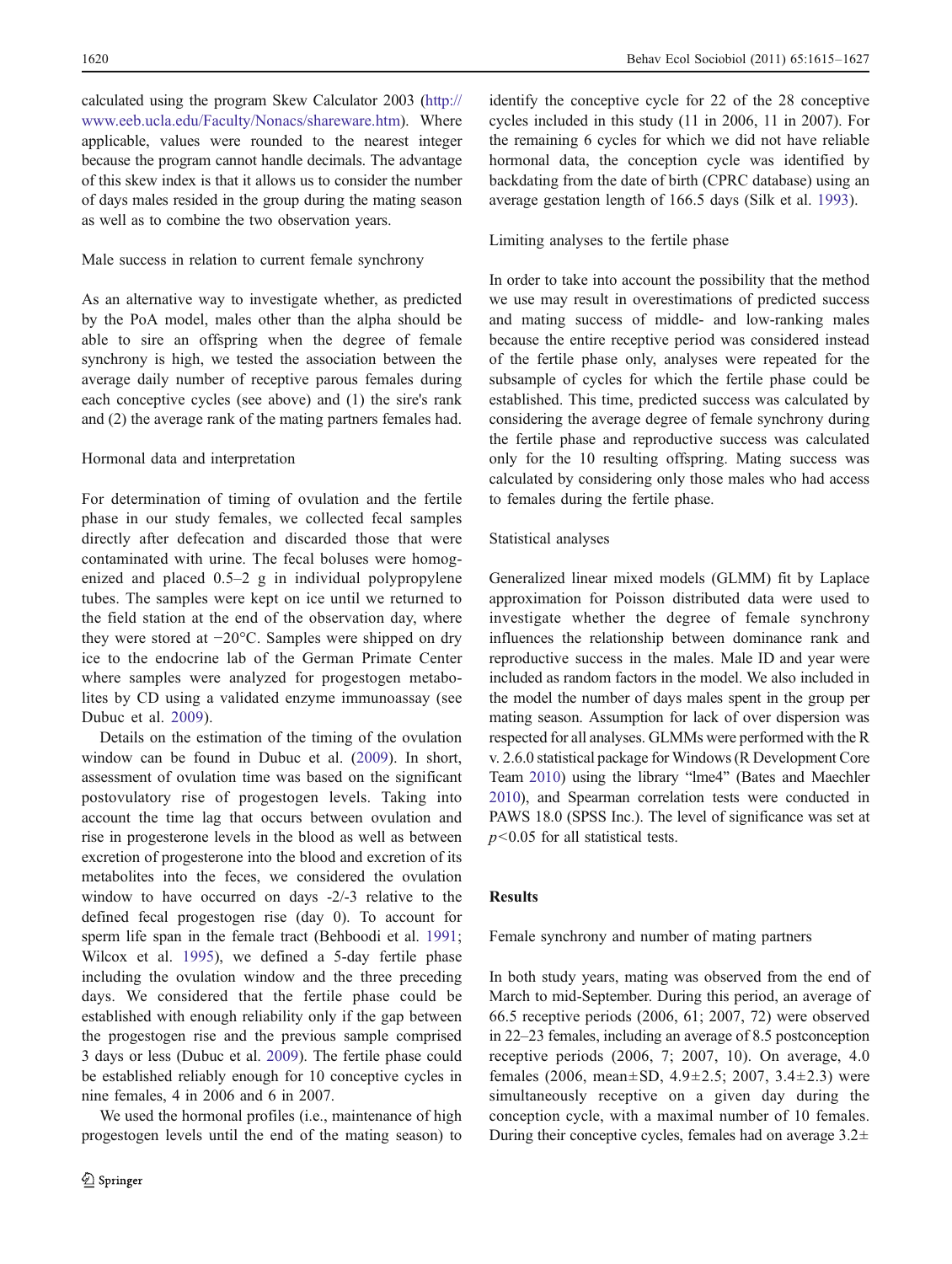1.5 observed mating partners, including  $2.5 \pm 1.2$  during their fertile phase.

#### Predicted skew

Based on female synchrony on our data set, the PoA model predicted an intermediate level of mating and reproductive skew in the studied group (Table 1). Specifically, male success (mating or reproductive success) was predicted to be significantly skewed ( $B=0.0545$ ,  $p=0.002$ ), the association between dominance rank and success was predicted to be strong ( $Z=-5.053$ ,  $N=40$ ,  $p<0.001$ ), and the alpha male was predicted to be the most successful sire, fathering a fourth of all infants (2006, 26.3%; 2007, 26.3%). Male success was predicted to be almost limited to high-ranking males (2006, 97.5%; 2007, 100%; Fig. [1a](#page-8-0)).

#### Mating skew

There was a significant positive association between dominance rank and observed mating success (Z=−3.785, N= 40,  $p<0.001$ ; Table 1). However, in contrast to what would have been expected in case of an intermediate skew in favor of the alpha male, he was not the most successful male with regard to mating (Fig. [1a](#page-8-0)). Additionally, mating skew was low among males, with the distribution of mating not being significantly different from random ( $B=0.0017$ ,  $p=0.528$ ), showing that many males were able to mate with females. Mating success was nevertheless highest among highranking and some middle-ranking males (ranks 1–10; Fig. [1a\)](#page-8-0). A similar mating pattern emerged when only male access to females during the fertile phase was considered (Fig. [1b\)](#page-8-0). Predicted success was significantly positively associated with mating success ( $Z=3.507$ ,  $N=40$ ,  $p<0.001$ ).

#### Reproductive skew

Out of the 20 males present in the group, only 8 produced offspring. Altogether male reproductive skew was intermediate ( $B=0.0837$ ,  $p=0.005$ ) with one male in both years siring one third of infants (2006, 31.5%; 41.7%) and 75% of infants being sired by four males only (Fig. [2](#page-8-0)). Mating success was significantly positively associated with reproductive success (Z=3.673,  $N=40$ ,  $p<0.001$ ; Fig. [1a](#page-8-0)).

Reproductive success was also significantly associated with dominance rank ( $Z=-2.772$ ,  $N=40$ ,  $p=0.006$ ), with number of infants sired increasing as male rank increases. However, when years were considered separately, there was a significant association in 2006 (Spearman rank test;  $r_s = -0.596$ ,  $N=20$ ,  $p=0.006$ ), but not in 2007 ( $r_s=-0.214$ ,  $N=20$ ,  $p=$ 0.365). Although high-ranking males sired most of the offspring (2006, 68.8%; 2007, 50%; Fig. [1a](#page-8-0)), contrary to the prediction of the PoA model, the alpha male was not the most successful sire, fathering only a low proportion of infants (mean 6.25%; Table 1, Fig. [1a](#page-8-0)). Nevertheless, the most successful male, siring a third of all infants, was a high-ranking male in both years (rank 3 in both years; different IDs). Also in contrast to the predicted skew, middle-ranking males obtained an important share of paternity (2006, 25%; 2007, 41.7%). In fact, some middle-ranking males obtained a share similar to or even higher than that of the alpha male. Finally, and in each year, one low-ranking male (rank 18 and 20) reproduced (2006, 6.25%; 2007, 8.33%), including a new immigrant. A similar pattern of male reproductive success emerges if only fertile phases are considered (Fig. [1b\)](#page-8-0).

Thus, the PoA model did not precisely predict male reproductive success in our study group, as it overestimated success of high-ranking males, specifically that of the alpha male, and underestimated success of middle- and low-ranking males. Nevertheless, overall, the predicted success was significantly positively associated with reproductive success  $(Z=3.131, N=40, p=0.002; Fig. 1a)$  $(Z=3.131, N=40, p=0.002; Fig. 1a)$  $(Z=3.131, N=40, p=0.002; Fig. 1a)$ . An even stronger association between predicted and reproductive success was however obtained when data were analyzed independent of dominance rank, i.e., classifying males based on the number of infants sired instead of rank ( $Z=6.406$ ,  $N=40$ ,  $p<0.001$ ; Fig. [2\)](#page-8-0).

#### Male success in relation to current female synchrony

We did not find any significant relationship between average female synchrony during the conceptive cycle and the sire's rank (Z=−1.184,  $N=28$ ,  $p=0.236$  $p=0.236$  $p=0.236$ ; Fig. 3) or the average rank of male sexual partners that the females had  $(Z=0.827, N=28, p=0.408)$ . High- and middle-ranking males were able to reproduce when female synchrony was above or below the average (see above). Low-ranking

Table 1 Comparison of the three measures of skew: predicted success based on the PoA model (predicted success), mating success based on relative access to females at the behavioral level (mating success), and reproductive success based on paternity output (reproductive success)

|                                                | Predicted success                             | Mating success                             | Reproductive success                       |
|------------------------------------------------|-----------------------------------------------|--------------------------------------------|--------------------------------------------|
| Dominance rank<br>$\alpha$ -Male concentration | $Z=-5.053, p<0.001$<br>$26.3\%$ (26.25–26.26) | $Z=-3.785, p<0.001$<br>$9.69\%$ (5.8–13.6) | $Z=-2.772, p=0.006$<br>$6.25\%$ $(0-12.5)$ |
| Skew index                                     | $B=0.0545, p=0.002$                           | $B=0.0017, p=0.528$                        | $B=0.0837, p=0.005$                        |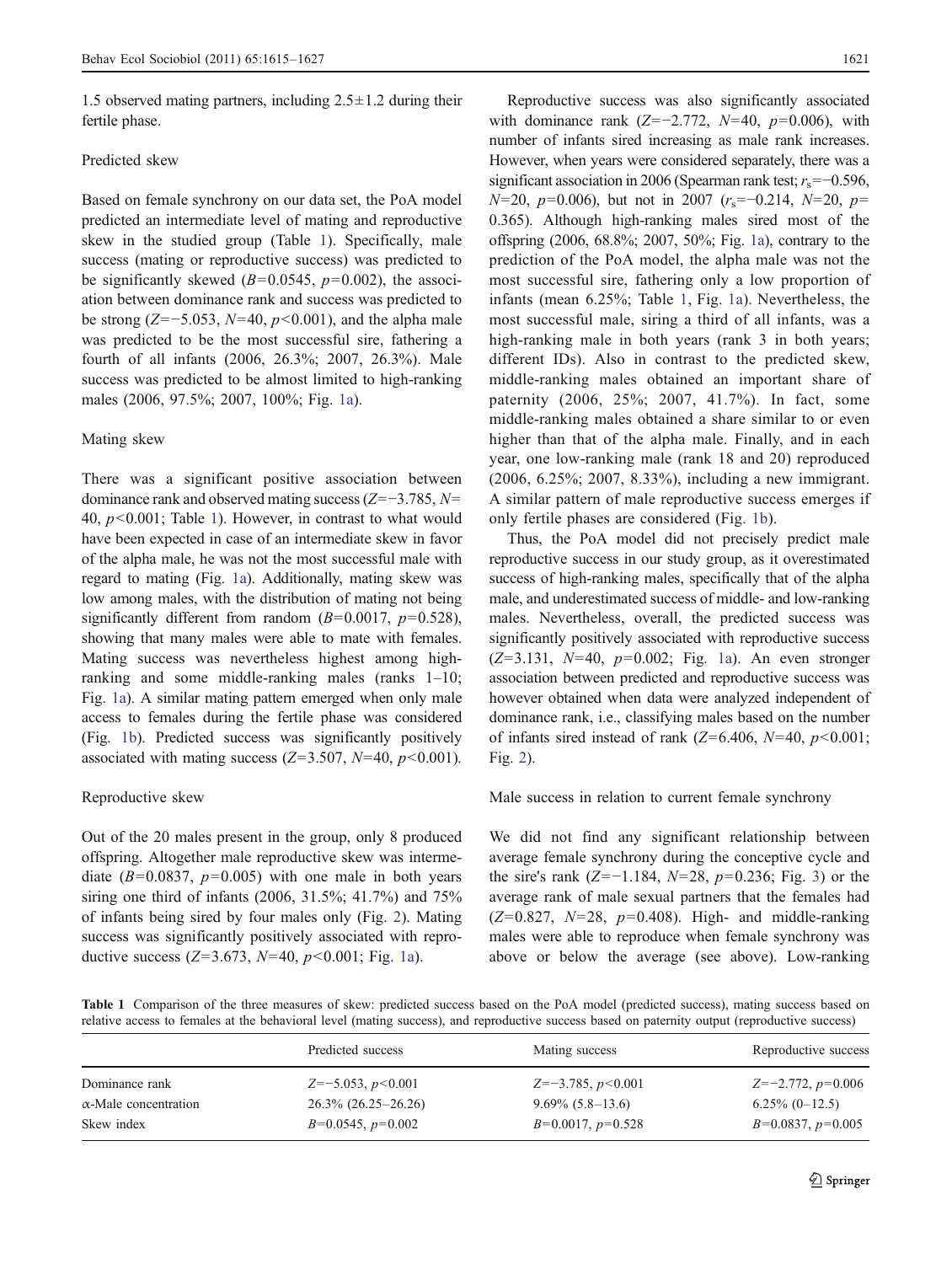<span id="page-8-0"></span>

Fig. 1 Comparison of the predictions of the PoA model (predicted RS) with males' reproductive success (RS, i.e., number of infants sired) and mating success (MS, proportion of access to females). a Comparison of the three measures in relation to male dominance rank for the entire data set ( $N=28$  cycles). **b** Comparison of the three measures if only the fertile phase of the conceptive cycles are considered  $(N=10 \text{ cycles})$ . Only offspring of parous females are included (males ranked 8, 9, and 10 each fertilized one nulliparous female in 2007). Every data point is the average measure between the two males who occupied the given rank position each year. Data are presented as mean+SEM in order to illustrate the highest value obtained per rank

males, in contrast, reproduced when female synchrony was around the average. Middle- and low-ranking males thus mated with and fertilized females independently of the respective degree of female synchrony, i.e., even when female synchrony was low.

## Discussion

In this study, we tested whether the predictions of the PoA model can explain the distribution of male reproductive success in a seasonally breeding primate species, the rhesus macaque. Our results show that the PoA model is not a good predictor of paternity distribution among group males in this species. Although it predicted the general degree of skew of



Fig. 2 Comparison of the predicted success (predicted RS) and reproductive success (RS) among males classified males based on the number of infants sired rather than rank. Only eight males reproduced in both years. Data are presented as mean±SEM

paternity distribution well, it poorly predicted its relationship with male dominance rank. Therefore, it seems that the application of the PoA model may be limited in seasonally breeding species in regard to paternity distribution.

Several studies have shown that male reproductive skew in relation to dominance rank is low in rhesus macaques (Berard et al. [1993;](#page-11-0) Smith [1994](#page-13-0); Nürnberg et al. [1998;](#page-12-0) Widdig et al. [2004\)](#page-13-0). Our genetic results are in line with these observations showing (1) that the alpha male was not the most successful sire, (2) that middle- and low-ranking males sired a substantial amount of offspring, and (3) that a significant correlation between dominance rank and reproductive success occurred only in one of the two study years (see also Smith [1994\)](#page-13-0). In contrast to this finding, however, the PoA model based on the degree of female synchrony observed in our study group predicted an intermediate level



Fig. 3 Relation between the average degree of synchrony during the conceptive cycles and the rank of sire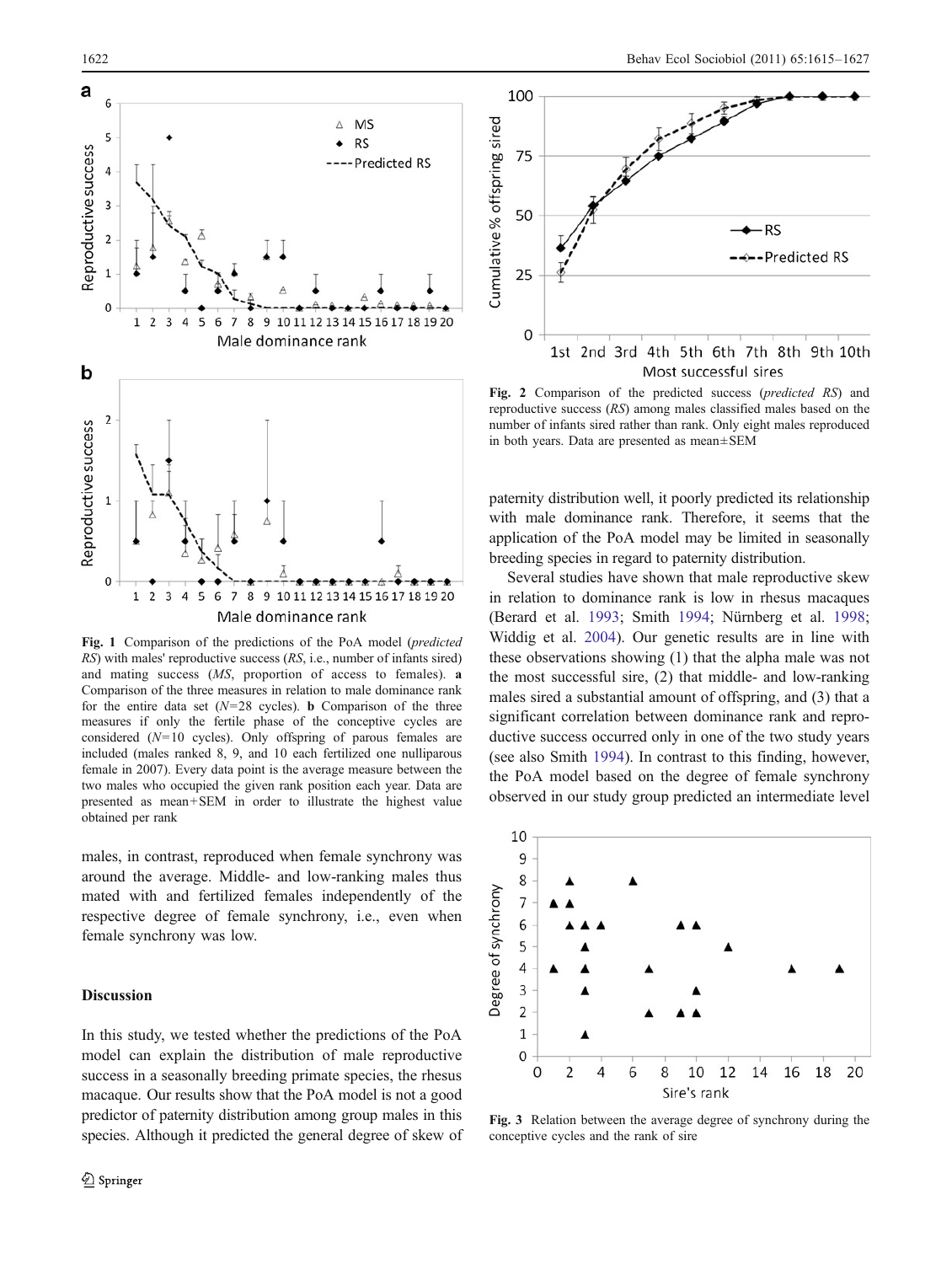of reproductive skew in relation to dominance rank among group males (cf. van Noordwijk and van Schaik [2004\)](#page-13-0). In detail, the model predicted a strong correlation between dominance rank and reproductive success, with the alpha male being the most successful sire of the group, fathering a fourth of the infants, and only high-ranking males obtaining a share in paternity. The discrepancy between observed and predicted reproductive skew thus strongly suggests that female reproductive synchrony alone is not sufficient to explain the low reproductive skew in relation to dominance rank observed in rhesus macaques.

One factor that may have led to a reproductive skew in relation to dominance rank lower than predicted may be that mating success of high-ranking males was lower than predicted by the PoA model. In fact, mating access to females was much less steeply correlated to rank than predicted, similar to what has been observed in previous studies carried out on rhesus macaques (Chapais [1983](#page-11-0); see also Berard et al. [1993\)](#page-11-0). Therefore, the PoA model not only overestimated reproductive success of high-ranking males in our study, but also their mating access to females, while it underestimated that of middle- and low-ranking males. We found the same discrepancy between observed and predicted mating success even in our subset of cycles in which we focused on the fertile phase only (the restricted period of the female cycle when mating can actually lead to conception), although high-ranking males should concentrate their mating efforts to this period in order to increase reproductive success (see Engelhardt et al. [2006](#page-12-0); Heistermann et al. [2008](#page-12-0)). These observations suggest that high-ranking males were more limited in their ability to monopolize access to receptive females than would have been expected taking only female cycle synchrony into account, even during their fertile phase.

There are different, non-mutually exclusive explanations for the discrepancy between observed and predicted mating success. Firstly, it may be that the PoA model underestimates the importance of female mate choice on males' access to females. In rhesus macaques, females are able to resist mating with consortship partners and to actively solicit low-ranking males more than high-ranking ones (Chapais [1983;](#page-11-0) Manson [1992,](#page-12-0) [1997](#page-12-0); Bercovitch [1997](#page-11-0)). More specifically, rhesus females appear to lose attraction towards males with long tenure (Bercovitch [1997;](#page-11-0) Berard [1999;](#page-11-0) but see Manson [1995\)](#page-12-0), and to resist mating with related males (Manson and Perry [1993\)](#page-12-0). Since in our group the two males who occupied the alpha position in the two study years were a long-term resident and a natal male, female preference is likely to have played a significant role in mating distribution in our study. The idea that female mate choice may be important for male reproductive success in rhesus macaques is supported by a the fact that males of this species develop a red sexual skin coloration during the mating season, which seems to be regulated by testosterone levels (Baulu [1976](#page-11-0); Rhodes et al. [1997](#page-12-0)) and appears to attract female attention (Waitt et al. [2003\)](#page-13-0), suggesting that male facial color may have evolved under pressures of sexual selection signaling male quality to females. Another possible explanation for why in our study highest ranking males monopolized access to females less often than expected could be that the PoA model overestimated the number of females a male is able to mate guard successively by underestimating the time and energetic demands of mate guarding, as has been suggested for other primates (e.g., savannah baboons, Alberts et al. [2003](#page-11-0), [2006](#page-11-0); long-tailed macaques, Engelhardt et al. [2006;](#page-12-0) chimpanzees, Boesch et al. [2006](#page-11-0)). Mate guarding is considered to entail high costs in terms of reduced feeding time and attention paid to the female (Matsubara [2003;](#page-12-0) Alberts et al. [2006](#page-11-0)). Given that the mating season lasts over 6 months in rhesus macaques, energetic condition of males may have limited male ability to monopolize access to females in addition to cycle synchrony. Accordingly, it has been shown that sires lose considerable amount of fat reserve over the mating season in rhesus macaques (Bercovitch and Nürnberg [1996](#page-11-0)). As a final note, in some species, such as in savannah baboons (e.g., Bercovitch [1992b\)](#page-11-0) and Barbary macaques (e.g., Bissonnette et al. [2011\)](#page-11-0), it has been shown that topranking males can lose control over mating because of individual or collective harassment by low-ranking males. No such behavior is observed in rhesus macaques though (C. Dubuc, personal observation; Bercovitch [1992b](#page-11-0)), and hence, harassment is unlikely to have contributed to the top-ranking males' reduced access to females in our group of rhesus macaques.

Whatever the reasons for the observed reduced mating skew may be in rhesus macaques, the skew itself still does not fully explain the observed pattern of paternity distribution in our study group. Whereas mating success was significantly correlated with dominance rank, reproductive success was not. Furthermore, when the dominance rank was not taken into account, paternity distribution followed an intermediate skew with the most successful sire being high but not top ranking. The fact that male reproductive success is skewed towards high-ranking males others than the alpha male has been shown for another much larger group on Cayo Santiago over several consecutive years (Widdig et al. [2002](#page-13-0), [2004\)](#page-13-0), suggesting that this phenomenon is common in this population. Interestingly, these patterns of skew appear to be identical regardless of the number of males in the group. Collectively, these results suggest that more factors than male social status alone play an important role for determining paternity outcome in this species.

A potential reason for the discrepancy between mating and reproductive success may be that at least some paternities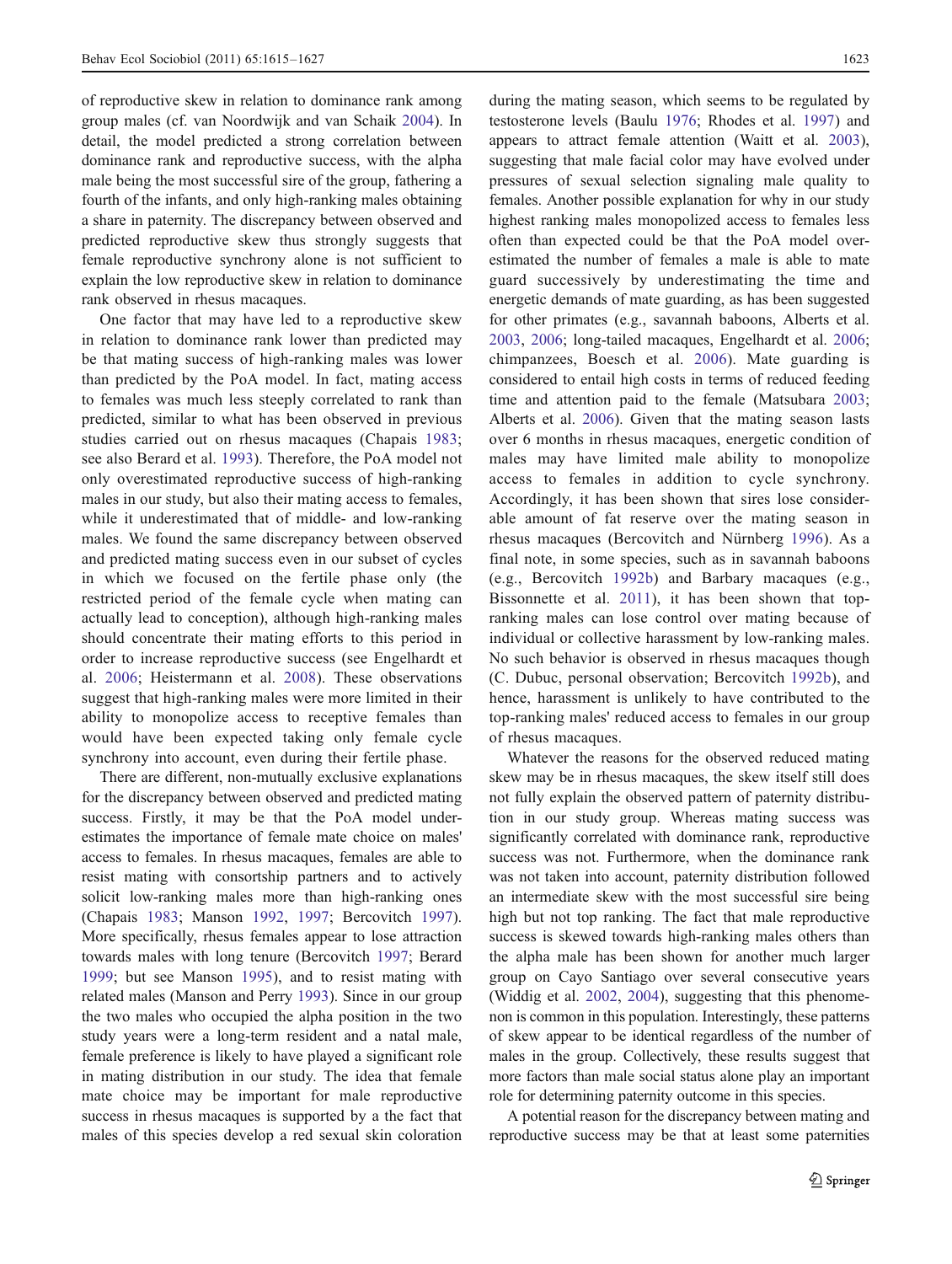were determined on the post-copulatory level. The low degree of female monopolization observed should have allowed sperm of different males to still compete within the female reproductive tract and for paternity to depend on individual sperm quality or quantity, as well as on female cryptic choice (Reeder [2003;](#page-12-0) Birkhead and Kappeler [2004](#page-11-0)). Such postcopulatory mechanisms would be even further facilitated if females were not systematically mate guarded during the precise timing of the fertile phase of their conceptive cycles, as suggested by our results. The idea that sperm competition may be important for male reproductive success in rhesus macaques is supported by the fact that rhesus macaque males have large testes in relation to body size (gonadosomatic index) (Bercovitch [1992b;](#page-11-0) Bercovitch and Rodriguez [1993](#page-11-0); Harcourt et al. [1995](#page-12-0); Møller et al. [2009](#page-12-0)) suggesting that they are under selective pressures to invest into sperm production. In such a scenario, top-ranking males of our group may have had a decreased chance of siring offspring since they are not in their prime (i.e., one post-prime male and one subadult male). Indeed, sperm quality (e.g., humans, Sloter et al. [2006](#page-13-0)), ejaculatory rate (Phoenix and Chambers [1988](#page-12-0); McMillan [1989\)](#page-12-0), and testosterone levels (Schwartz and Kemnitz [1992](#page-13-0)) are all known to be highest at prime age in male primates (see Bercovitch and Harvey [2004](#page-11-0)).

A phenomenon still unexplained is the reduced capacity of high-ranking males to monopolize receptive females in our group. A potential explanation may that, in rhesus macaques, there is a negative feedback loop between female monopolization potential and the payoff of reaching top rank through contest, which can be described as follows. Whenever the alpha male position may not guarantee a share of paternity large enough to compensate the risks of injuries or expulsion from the group received through direct challenges for reaching this position, male–male contest for dominance can be expected to be reduced (van Noordwijk and van Schaik [2004\)](#page-13-0). In primates, this phenomenon seems to be particularly common in seasonally breeding species forming large groups (van Noordwijk and van Schaik [2004](#page-13-0)). Whereas in several primate species, males contest for rank, leading to highranking males being usually strong young prime males, in rhesus macaques, males mainly reach dominance through succession or queuing (Berard [1999\)](#page-11-0): males slowly increase in rank as the males who dominate them die or leave the group. The hypothesis that male–male contest is of reduced importance in rhesus macaques is not only supported by behavioral observations (reviewed in Bercovitch [1992b](#page-11-0); Berard [1999\)](#page-11-0), but also by the fact that sexual dimorphism in body weight and canine size is relatively low compared to other cercopithecine species (Plavcan and van Schaik [1992](#page-12-0); Plavcan [2004;](#page-12-0) Singh and Sinha [2004](#page-13-0)). Given that dominance is thus not determined by fighting ability but by residency length, the alpha male (1) is most likely to be highly familiar to females, (2) is not necessarily the group's strongest male,

and (3) can be outside of his prime (Berard [1999;](#page-11-0) van Noordwijk and van Schaik [2004\)](#page-13-0). If the top-ranking males are not the strongest, fittest, and most attractive males of the group, their ability to monopolize access to females and to secure fertilization may be limited. Consequently, the strength of the correlation between rank and mating/ reproductive success would be even lower than predicted by the PoA model, potentially even further decreasing the benefits for males to contest high-ranking males.

Support of this negative feedback loop also comes from Japanese macaques. In this other seasonally breeding species forming large groups, males also queue for dominance (reviewed in Berard [1999](#page-11-0)), and dominance is reported to play only a little role in male reproductive success, and in female mate preference (Inoue [1995;](#page-12-0) Soltis et al. [1997](#page-13-0), [1999;](#page-13-0) reviewed in Takahata et al. [1999](#page-13-0); Soltis [2004](#page-13-0)). Such negative feedback loops most likely apply to non-primate species as well. In spotted hyenas, one of the rare mammal species in which males queue for dominance, the most successful sires were also reported to be high- but not top-ranking males (Engh et al. [2002](#page-12-0)). In contrast, such a negative feedback loop is not expected to occur in species in which dominance is reached through contest, e.g., nonseasonally breeding species, because high-ranking males should be the group's strongest males (van Noordwijk and van Schaik [2004](#page-13-0)). In line with this assumption, alpha males in species following this pattern are reported to fertilize more females than predicted based on their access to females (e.g., savannah baboons, Alberts et al. [2003](#page-11-0), [2006](#page-11-0); long-tailed macaques, van Noordwijk and van Schaik [2001;](#page-13-0) Engelhardt et al [2006\)](#page-12-0), suggesting that they gained additional advantages over other males (e.g., at the level of female mate choice and sperm competition). Such an increase in paternity concentration may even create a positive feedback loop between the importance of rank for male reproductive success and the value of male contest for rank. Further work will be needed to test this hypothesis and to investigate under which conditions in terms of seasonality and group size we would find the switching point between positive and negative feedback loops in primates and other species living in multimale groups.

In conclusion, our results show that dominance plays a weaker role for male reproductive success in rhesus macaques than predicted by the PoA model. It appears that the model (1) overestimated the highest ranking males' ability to mate guard females and (2) underestimated the importance of female mate choice and male alternative reproductive strategies on paternity distribution. The fact that dominance is not reached through contest in this species is likely to play an important role in this respect because it may lead to alpha males not necessarily being the strongest, fittest, or most attractive male of the group. Further studies looking into the proximate mechanisms leading to male reproductive success in rhesus macaques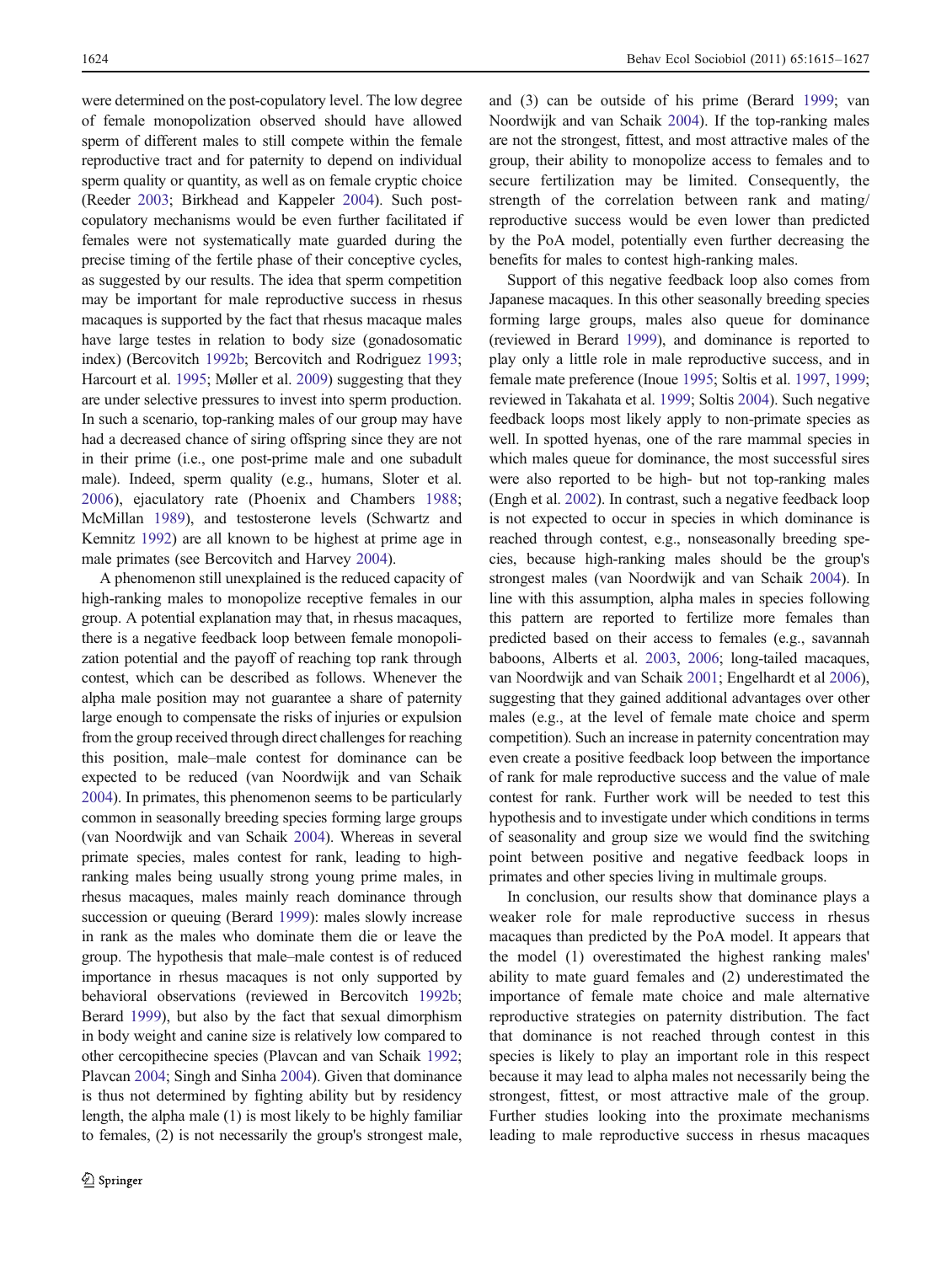<span id="page-11-0"></span>will be needed to fully understand the pattern of paternity distribution in this species.

Acknowledgments We thank the CRPC for permission to conduct this study on Cayo Santiago, and CPRC employees, especially Edgar Avila and Julio Resto, for their assistance during field work. Particular thanks go to Véronique Martel, Camille Guillier, Giulia Sirianni, Julie Cascio, Claude Richer, Edith Hovington, Isabelle Benoît, François Bourgault, Doreen Hess, and Akie Yanagi for assisting in data and sample collection; and Sven Schreiter, Sara Hermann, Andrea Heistermann, and Jutta Hagedorn for the laboratory assistance. Linda Vigilant kindly provided laboratory access and advice. We also thank Michael Krawczak and Olaf Junge for access to a management program of genetic data (FINDSIRE), Lauren Brent for sharing valuable observation and samples, and Melissa Gerald and Maria Rahkovskaya for sharing their male dominance hierarchy. Finally, Bernard Chapais provided fruitful discussions, and Roger Mundry assisted in statistical analyses. Two anonymous referees provided helpful comments on an earlier version of the manuscript. This project was funded by SSHRC (to CD), Université de Montréal (to CD), DFG (grant No. WI 1808/3-1 to AW; and grant No. EN 719/2-1 to AE), NSERC (to Bernard Chapais), and the German Initative of Excellence. This publication was made possible by Grant Number CM-5 P40 RR003640-20 from the National Center for Research Resources (NCRR), a component of the National Institutes of Health (NIH). Its contents are solely the responsibility of the authors and do not necessarily represent the official views of NCRR or NIH. The investigation was approved by the IACUC of the University of Puerto Rico, Medical Sciences Campus (protocol No. 9400106).

Open Access This article is distributed under the terms of the Creative Commons Attribution Noncommercial License which permits any noncommercial use, distribution, and reproduction in any medium, provided the original author(s) and source are credited.

#### References

- Alberts SC, Buchan JC, Altmann J (2006) Sexual selection in wild baboons: from mating opportunities to paternity success. Anim Behav 72:1177–1196
- Alberts SC, Watts HE, Altmann J (2003) Queuing and queue-jumping: long-term patterns of reproductive skew in male savannah baboons, Papio cynocephalus. Anim Behav 65:821–840
- Altmann J (1974) Observational study of behaviour: sampling methods. Behaviour 49:227–267
- Altmann SA (1962) A field study of the sociobiology of rhesus monkeys, Macaca mulatta. Ann N Y Acad Sci 102:338–435
- Andersson M (1994) Sexual selection. Princeton University Press, Princeton
- Bates D, Maechler M (2010) lme4: linear mixed-effects models using S4 classes. R package version 0.999375-34 [http://CRAN.R-project.org/](http://CRAN.R-project.org/package=lme4) [package=lme4.](http://CRAN.R-project.org/package=lme4) Accessed 10 March 2011
- Baulu J (1976) Seasonal sex skin coloration and hormonal fluctuations in free-ranging and captive monkeys. Horm Behav 7:481–494
- Behboodi E, Katz DF, Samuels SJ, Tell L, Hendrickx AG, Lasley BL (1991) The use of a urinary estrone conjugate assay for detection of optimal mating time in the cynomologus macaque (Macaca fascicularis). J Med Primatol 20:229–234
- Berard JD (1999) A four-year study of the association between male dominance rank, residency status, and reproductive activity in rhesus macaques (Macaca mulatta). Primates 40:159–175
- Berard JD, Nuernberg P, Epplen JT, Schmidtke J (1993) Male rank, reproductive behavior, and reproductive success in free-ranging rhesus macaques. Primates 34:481–489
- Bercovitch F, Harvey NC (2004) Reproductive life history. In: Thierry B, Singh M, Kaumanns W (eds) Macaque societies: a model for the study of social organization. Cambridge University Press, Cambridge, pp 61–79
- Bercovitch FB (1992a) Re-examining the relationship between rank and reproduction in male primates. Anim Behav 44:1168–1170
- Bercovitch FB (1992b) Sperm competition, reproductive tactics, and paternity in savanna baboons and rhesus macaques. In: Martin RD, Dixson AF, Wickings EJ (eds) Paternity in primates: genetic tests and theories. Karger, Basel, pp 225–237
- Bercovitch FB (1997) Reproductive strategies of rhesus macaques. Primates 38:247–263
- Bercovitch FB, Nürnberg P (1996) Socioendocrine and morphological correlates of paternity in rhesus macaques (Macaca mulatta). J Reprod Fertil 107:59–68
- Bercovitch FB, Nürnberg P (1997) Genetic determination of paternity and variation in male reproductive success in two populations of rhesus macaques. Electrophoresis 18:1701–1705
- Bercovitch FB, Rodriguez JF (1993) Testis size, epididymis weight, and sperm competition in rhesus macaques. Am J Primatol 30:163–168
- Bercovitch FB, Widdig A, Trefilov A, Kessler MJ, Berard JD, Schmidtke J, Nuernberg P, Krawczak M (2003) A longitudinal study of agespecific reproductive output and body condition among male rhesus macaques, Macaca mulatta. Naturwissenschaften 90:309–312
- Birkhead T, Kappeler PM (2004) Post-copulatory sexual selection in birds and primates. In: Kappeler PM, van Schaik CP (eds) Sexual selection in primates: new and comparative perspectives. Cambridge University Press, New York, pp 151–171
- Bissonnette A, Bischofberger N, van Schaik C (2011) Mating skew in Barbary macaque males: the role of female mating synchrony, female behavior, and male–male coalitions. Behav Ecol Sociobiol 65:167–182
- Boesch C, Kohou G, Nene H, Vigilant L (2006) Male competition and paternity in wild chimpanzees of the Tai forest. Am J Phys Anthropol 130:103–115
- Brauch K, Pfefferle D, Hodges K, Möhle U, Fischer J, Heistermann M (2007) Female sexual behavior and sexual swelling size as potential cues for males to discern the female fertile phase in free-ranging Barbary macaques (Macaca sylvanus) of Gibraltar. Horm Behav 52:375–383
- Brent LJN, Semple S, Dubuc C, Heistermann M, MacLarnon A (2011) Social capital and physiological stress levels in adult female rhesus macaques. Physiol Behav 102:76–83
- Callen DF, Thompson AD, Shen Y, Phillips HA, Richards R, Mulley JC, Sutherland GR (1993) Incidence and origin of "null" alleles in the (AC)n microsatellite markers. Am J Hum Genet 52:922–927
- Chapais B (1983) Reproductive activity in relation to male dominance and the likelihood of ovulation in rhesus monkeys. Behav Ecol Sociobiol 12:215–228
- Clutton-Brock TH, Harvey PH (1976) Evolutionary rules and primate societies. In: Bateson PPG, Hinde RA (eds) Growing points in ethology. Cambridge University Press, Cambridge, pp 195–237
- Clutton-Brock TH, McAuliffe K (2009) Female mate choice in mammals. Q Rev Biol 84:3–27
- Cowlishaw G, Dunbar RIM (1991) Dominance rank and mating success in male primates. Anim Behav 41:1045–1056
- Darwin C (1871) The descent of man and selection in relation to sex. J. Murray, London
- de Vries H (1995) An improved test of linearity in dominance hierarchies containing unknown or tied relationships. Anim Behav 50:1375–1389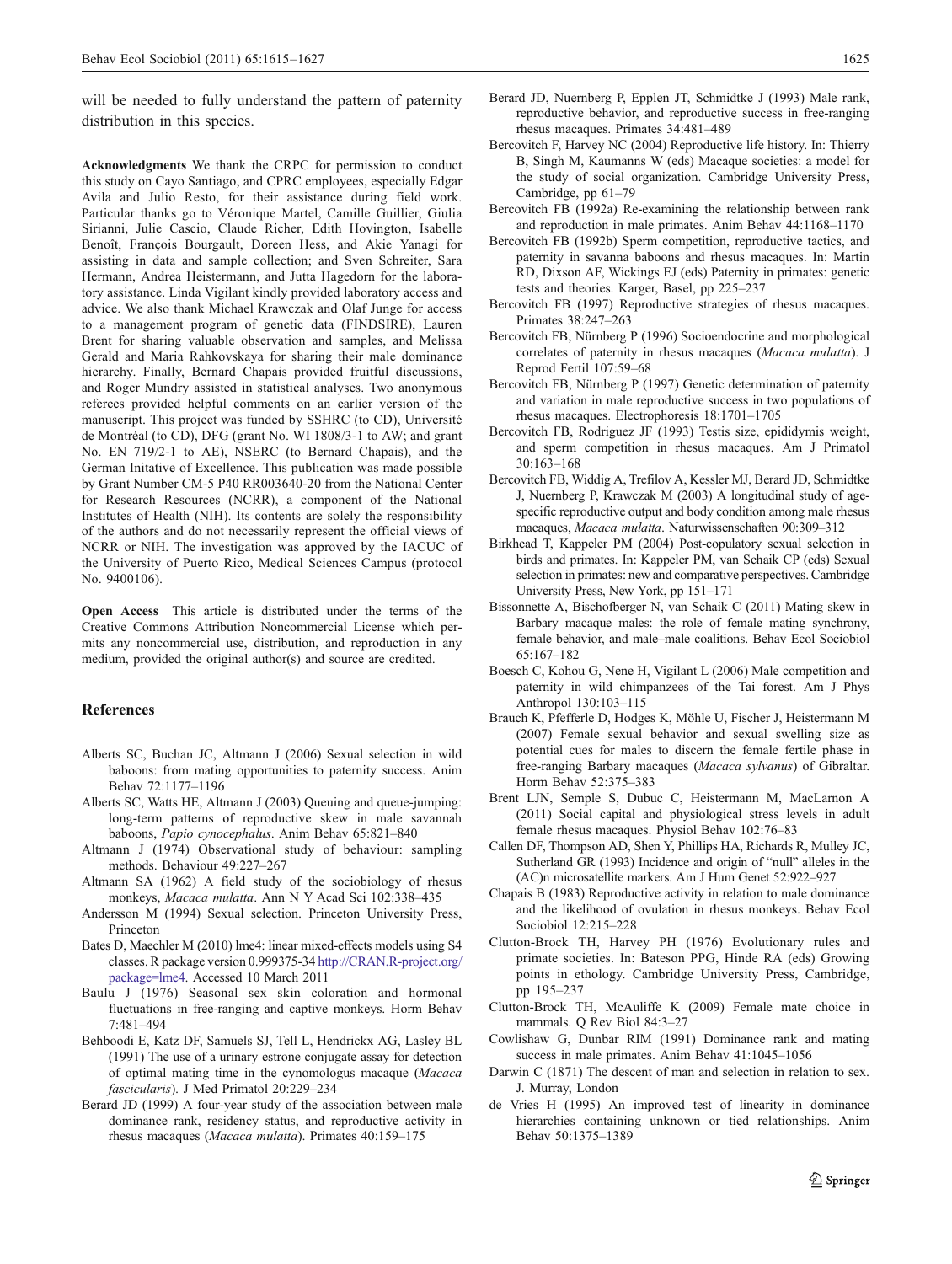- <span id="page-12-0"></span>de Vries H (1998) Finding a dominance order most consistent with a linear hierarchy: a new procedure and review. Anim Behav 55:827–843
- Dewsbury DA (1982) Dominance rank, copulatory behavior, and differential reproduction. Q Rev Biol 57:135–159
- Dixson AF (1998) Primate sexuality: comparative studies of the prosimians, monkeys, apes, and human beings. Oxford University Press, Oxford
- Dubuc C, Brent LJN, Accamando AK, Gerald MS, MacLarnon A, Semple S, Heistermann M, Engelhardt A (2009) Sexual skin color contains information about the timing of the fertile phase in free-ranging Macaca mulatta. Int J Primatol 30:777–789
- Ellis L (1995) Dominance and reproductive success among nonhuman animals: a cross-species comparison. Ethol Sociobiol 16:257–333
- Emlen ST, Oring LW (1977) Ecology, sexual selection, and the evolution of mating systems. Science 197:215–223
- Engelhardt A, Heistermann M, Hodges JK, Nuernberg P, Niemitz C (2006) Determinants of male reproductive success in wild longtailed macaques (Macaca fascicularis)—male monopolisation, female mate choice or post-copulatory mechanisms? Behav Ecol Sociobiol 59:740–752
- Engh AL, Funk SM, Van Horn RC, Scribner KT, Bruford MW, Libants S, Szykman M, Smale L, Holekampa KE (2002) Reproductive skew among males in a female-dominated mammalian society. Behav Ecol 13:193–200
- Fooden J (2000) Systematic review of the rhesus macaque, Macaca mulatta (Zimmermann, 1780). Fieldiana: Zool 96:1–180
- Harcourt AH, Purvis A, Liles L (1995) Sperm competition: mating system, not breeding system, affects testes size of primates. Funct Ecol 9:468–476
- Hausfater G (1975) Dominance and reproduction in baboons (Papio cynocephalus): quantitative analysis. Contrib Primatol 7:2–150
- Hayakawa S (2007) Female defensibility in small troops of Japanese macaques vis-a-vis nontroop males and copulation on the periphery of the troop. Int J Primatol 28:73–96
- Heistermann M, Brauch K, Moehle U, Pfefferle D, Dittami J, Hodges K (2008) Female ovarian cycle phase affects the timing of male sexual activity in free-ranging Barbary macaques (Macaca sylvanus) of Gibraltar. Am J Primatol 70:44–53
- Hirotani A (1994) Dominance rank, copulatory behaviour and estimated reproductive success in male reindeer. Anim Behav 48:929–936
- Hoffman CL, Ruiz-Lambides AV, Davila E, Maldonado E, Gerald MS, Maestripieri D (2008) Sex differences in survival costs of reproduction in a promiscuous primate. Behav Ecol Sociobiol 62:1711–1718
- Inoue M (1995) Application of paternity discrimination by DNA polymorphism to the analysis of the social behavior of primates. Hum Evol 10:53–62
- Kalinowski ST, Taper ML, Marshall TC (2007) Revising how the computer program CERVUS accommodates genotyping error increases success in paternity assignment. Mol Ecol 16:1099– 1106
- Kutsukake N, Nunn CL (2006) Comparative tests of reproductive skew in male primates: the roles of demographic factors and incomplete control. Behav Ecol Sociobiol 60:695–706
- Lindburg DG (1983) Mating behavior and estrus in the Indian rhesus monkey. In: Seth PK (ed) Perspectives in primate ecology. Today & Tomorrow's Printers and Publishers, New Delhi, pp 45–61
- Manson JH (1992) Measuring female mate choice in Cayo Santiago rhesus macaques. Anim Behav 44:405–416
- Manson JH (1995) Do female rhesus macaques choose novel males? Am J Primatol 37:285–296
- Manson JH (1996) Male dominance and mount series duration in Cayo Santiago rhesus macaques. Anim Behav 51:1219–1231
- Manson JH (1997) Primate consortships: a critical review. Curr Anthropol 38:353–374
- Manson JH, Perry SE (1993) Inbreeding avoidance in rhesus macaques: whose choice? Am J Phys Anthropol 90:285–288
- Martin P, Bateson P (1986) Measuring behaviour: an introductory guide. Cambridge University Press, Cambridge
- Matsubara M (2003) Costs of mate guarding and opportunistic mating among wild male Japanese macaques. Int J Primatol 24:1057–1075
- McMillan CA (1989) Male age, dominance, and mating success among rhesus macaques. Am J Phys Anthropol 80:83–89
- Ménard N (2004) Do ecological factors explain variation in social organization? In: Thierry B, Singh M, Kaumanns W (eds) Macaque societies: a model for the study of social organization. Cambridge University Press, New York, pp 237–262
- Møller AP, Mousseau TA, Rudolfsen G, Balbontín J, Marzal A, Hermosell I, De Lope F (2009) Senescent sperm performance in old male birds. J Evol Biol 22:334–344
- Nonacs P (2000) Measuring and using skew in the study of social behavior and evolution. Am Nat 156:577–589
- Nonacs P (2003) Measuring the reliability of skew indices: is there one best index? Anim Behav 65:615–627
- Nürnberg P, Sauermann U, Kayser M, Lanfer C, Manns E, Widdig A, Berard J, Bercovitch FB, Kessler M, Schmidtke J, Krawczak M (1998) Paternity assessment in rhesus macaques (Macaca mulatta): multilocus DNA fingerprinting and PCR marker typing. Am J Primatol 44:1–18
- Ostner J, Nunn CL, Schuelke O (2008) Female reproductive synchrony predicts skewed paternity across primates. Behav Ecol Sociobiol 19:1150–1158
- Paul A (1997) Breeding seasonality affects the association between dominance and reproductive success in non-human male primates. Folia Primatol (Basel) 68:344–349
- Paul A (2004) Dominance and paternity. In: Thierry B, Singh M, Kaumanns W (eds) Macaque societies: a model for the study of social organization. Cambridge University Press, New York, pp 131–134
- Phoenix CH, Chambers KC (1988) Old age and sexual exhaustion in male rhesus macaques. Physiol Behav 44:157–163
- Plavcan JM (2004) Sexual selection, measures of sexual selection, and sexual dimorphism in primates. In: Kappeler PM, van Schaik CP (eds) Sexual selection in primates: new and comparative perspectives. Cambridge University Press, New York, pp 230–252
- Plavcan JM, van Schaik CP (1992) Intrasexual competition and canine dimorphism in anthropoid primates. Am J Phys Anthropol 87:461–477
- Port M, Kappeler PM (2010) The utility of reproductive skew models in the study of male primates, a critical evaluation. Evol Anthropol 19:46–56
- R Development Core Team (2010) R: a language and environment for statistical computing. R Foundation for Statistical Computing, Vienna
- Rawlins RG, Kessler MJ (1986) The history of the Cayo Santiago colony. In: Rawlins RG, Kessler MJ (eds) The Cayo Santiago macaques: history, behavior and biology. State University of New York Press, Albany, pp 13–45
- Reeder DM (2003) The potential for cryptic female choice in primates: behavioral, anatomical, and physiological considerations. In: Jones CB (ed) Sexual selection and reproductive competition in primates: new perspectives and directions. American Society of Primatologists, Norman, pp 255–303
- Rhodes L, Argersinger ME, Gantert LT, Friscino BH, Hom G, Pikounis B, Hess DL, Rhodes WL (1997) Effects of administration of testosterone, dihydrotestosterone, oestrogen and fadrozole, and aromatase inhibitor, on sex skin colour in intact male rhesus macaques. J Reprod Fertil 111:51–57
- Rodriguez-Llanes JM, Verbeke G, Finlayson C (2009) Reproductive benefits of high social status in male macaques (Macaca). Anim Behav 78:643–649